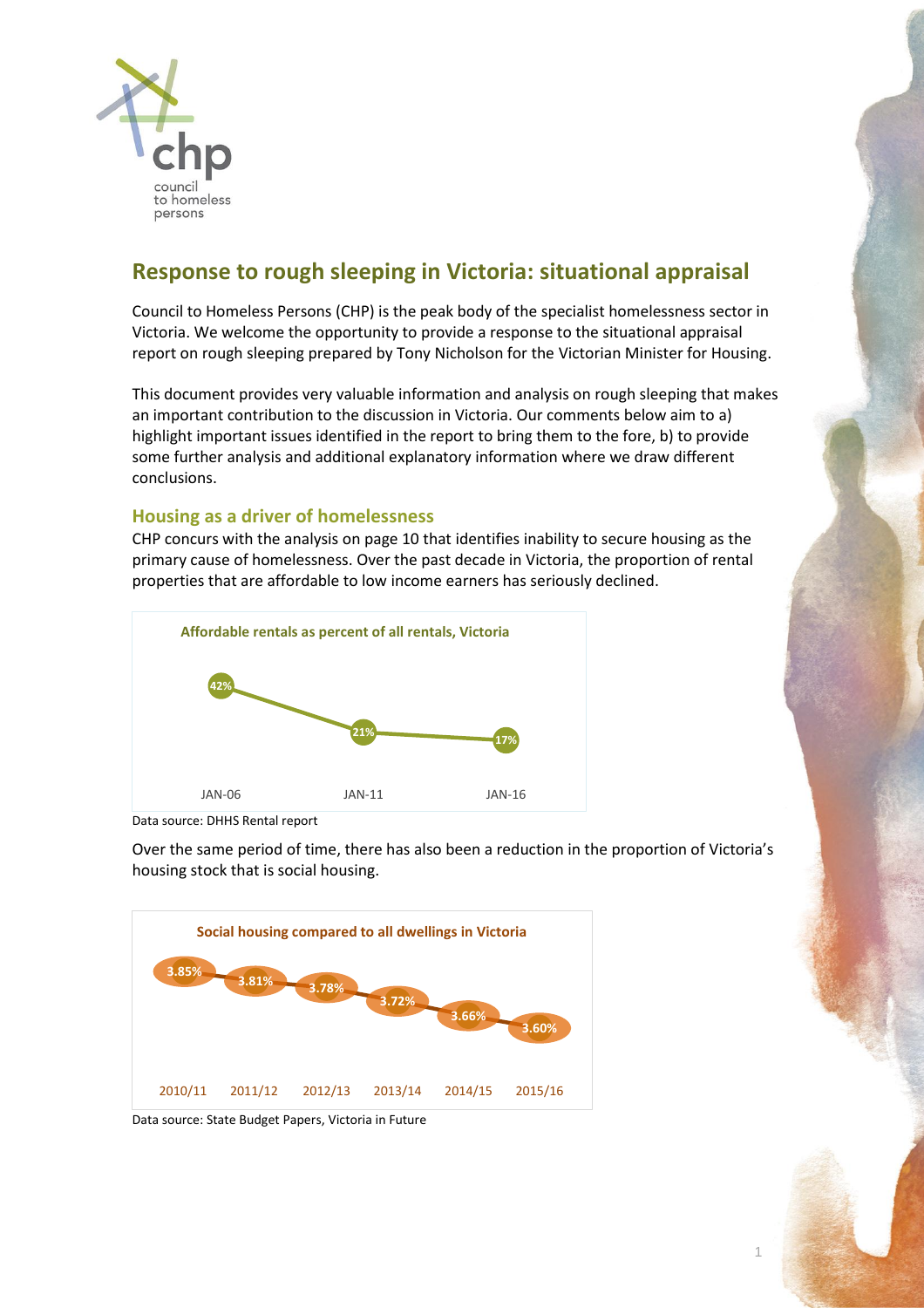Together these two factors have made it more difficult for people on low incomes to secure housing that is affordable to them. Consequently, more people are being forced into homelessness, including visible homelessness on our streets. Once homeless, the same lack of access to affordable housing options means it is very difficult for households, even with homelessness assistance, to exit homelessness, which for many people results in longer and deeper periods of homelessness.

Given the critical importance that having access to housing options plays in both preventing homelessness, and exiting homelessness, CHP proposes this dimension be given greater prominence in the guiding principles, specifically by being noted as the primary issue to be addressed.

Further, while we acknowledge the very important role that private rental brokerage plays in short to medium term solutions, CHP is concerned that at some point this intervention will reach a point of market saturation, and renters with brokerage will begin to simply crowd out other low-income earners at risk of homelessness. If this point is reached the investment will cease to have a net impact on homelessness. Some service providers are advising anecdotally that this point is being reached with existing private rental brokerage investments. Consequently, CHP proposes that the guiding principles explicitly recognise the need for structural and long-term solutions to the rental affordability crisis, including reversing the downward trend of Victoria's stock that is social housing, and reinvesting in this stock to achieve at least 4% social housing.

## **Turning off the tap**

CHP concurs with the analysis that there is significant untapped potential to reduce homelessness among people exiting prison and other institutional settings. The Victorian Government recently directed additional resources to IAP capacity for people leaving prisons and remand which should achieve some gains in preventing people losing tenancies during short terms of imprisonment, or supporting people to gain new accommodation as they complete their term. However, given the very significant recent increases in the prison population in Victoria, shown below, it is likely this additional demand will overwhelm the capacity of these additional workers.



 $\overline{\mathcal{L}}$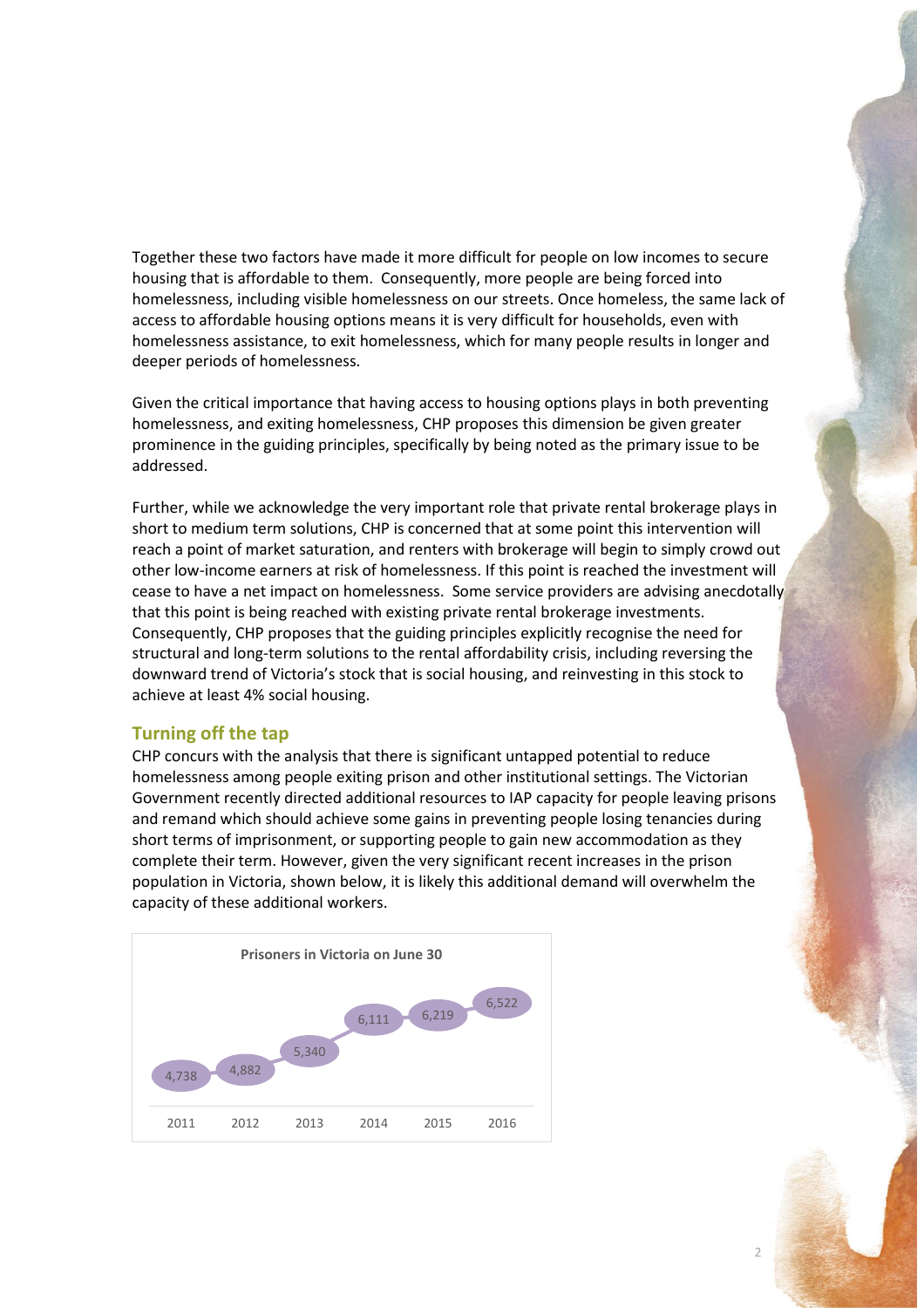Increased use of remand for people charged with crimes in Victoria presents particular challenges in relation to homelessness, as remand by its nature, is for an uncertain period of time, and may or may not lead to further imprisonment. Remand is particularly disruptive to people's employment and tenancies and its increased use will inevitably increase homelessness.



Increasing availability of suitable housing options for people exiting prison is critical to any strategy that aims to 'turn off the tap' as this group faces all the same constraints in accessing affordable housing as other low income earners, but also tends to also experience discrimination. A proportion of people exiting prison will require support in addition to housing to develop positive lives in the community and avoid chronic homelessness.

### **Unplanned exits from social housing**

CHP concurs with the analysis that there is also significant untapped potential to reduce unplanned exits from social housing. As identified in the report, this points to the need for more effective supports for highly vulnerable households prioritised into social housing. Currently there is not a service system in Victoria providing flexible and long-term support to people with more complex needs. The available support, including that provided by homelessness services, is time limited. In the case of homelessness supports these support periods have often finished before people are permanently housed, and considerations of whether to renew a support period are made in the context of competing demands from people newly homeless who are on priority lists for case management.

CHP has proposed a structural reform to address this and to build a Housing First/ permanent supportive housing capacity within Victoria in the form of portable, flexible long-term support able to move with people irrespective of housing type – see the paper *[Ending chronic](http://chp.org.au/wp-content/uploads/2017/07/170707-permanent-supportive-housing-FINAL-1.pdf)  [homelessness: A permanent supportive housing solution](http://chp.org.au/wp-content/uploads/2017/07/170707-permanent-supportive-housing-FINAL-1.pdf)*.

Unplanned exits from social housing have also increased over previous years following cuts to the SHASP program. As this program has very recently been expanded and refined it can be expected to have a positive impact on future levels of unplanned exits. This function can also be built on with further investment.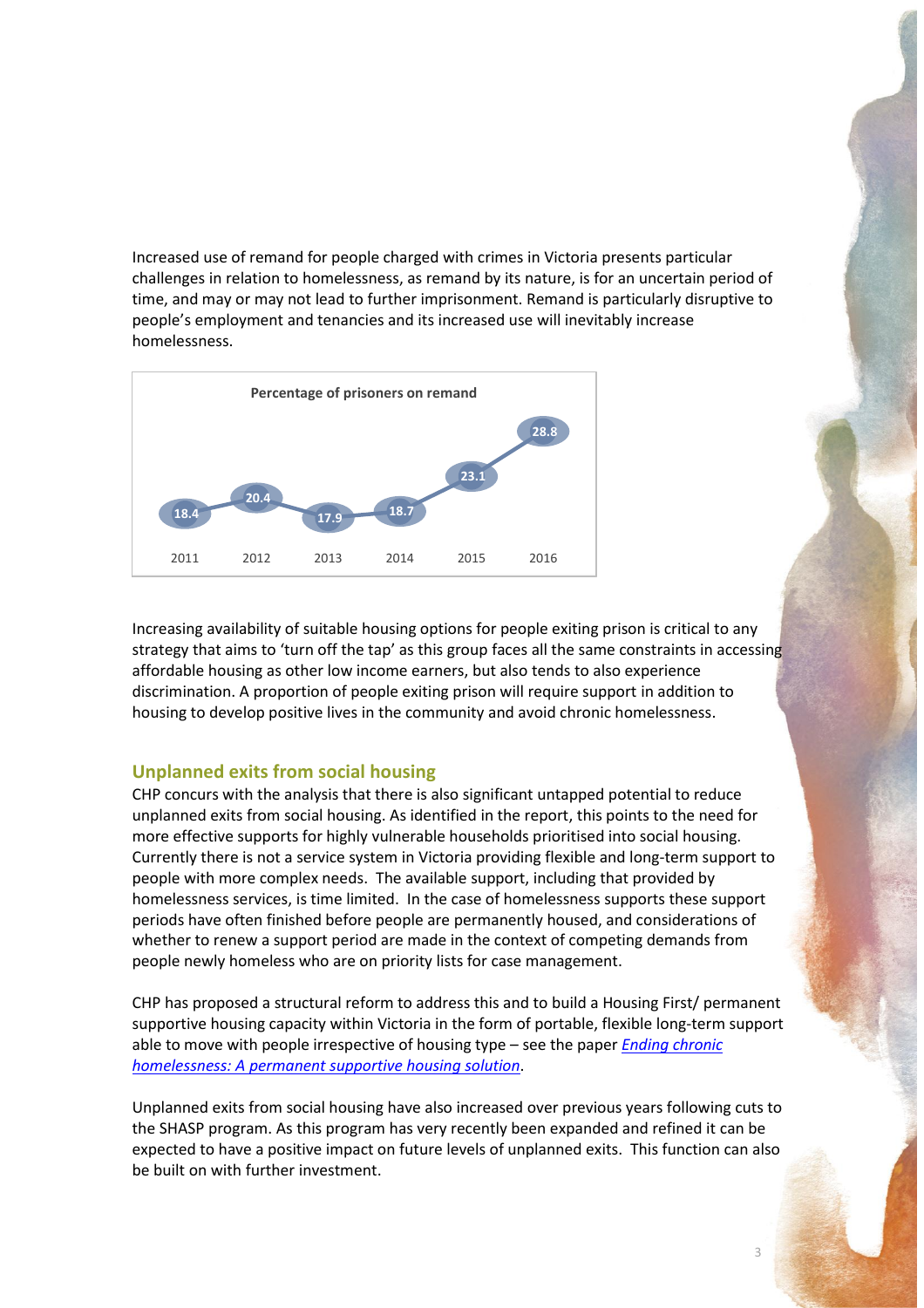# **Housing outcomes for rough sleepers**

CHP concurs that there are significant challenges in achieving housing outcomes for people who are rough sleepers, and notes the small number of people exited into public and community housing at the end of support periods. As noted in the research conducted by Johnson et al (2012) into Housing First in Australia, these programs have been severely hamstrung by not having access to suitable housing options, such as public and community housing or affordable private rental.

At times across the report, the text infers that housing outcomes for rough sleepers can be analysed separately to overall responses (i.e. page 16 – the current mainstream support system is failing to resolve rough sleeping for the majority of people seeking help). This creates a real risk that readers misunderstand the context in which the available accommodation and housing options are necessarily prioritised across all those who present to services. This occurs within the context in which demand for housing and accommodation is many times its availability, hence *inevitably* resulting in households not receiving the assistance they need.

In other words, when Jane and John both present to homeless services indicating they have no accommodation options available and only Jane is able to access emergency accommodation, it adds little to our understanding to consider only the outcome not achieved for John. In this situation, a more complete view would reflect that rough sleeping was prevented for 50% of those at risk with the one unit of accommodation that was available.

CHP proposes that the report can better capture this challenge by explicitly noting the flow of people into rough sleeping in the context of the limited housing and accommodation resources available to the sector and the current policy context in relation to prioritisation.

#### **Assertive outreach and Housing First**

CHP strongly agrees that assertive outreach is the most effective way to engage people sleeping rough. This is explored more fully in CHP's paper *[Ending chronic homelessness: A](http://chp.org.au/wp-content/uploads/2017/07/170707-permanent-supportive-housing-FINAL-1.pdf)  [permanent supportive housing solution](http://chp.org.au/wp-content/uploads/2017/07/170707-permanent-supportive-housing-FINAL-1.pdf)* that details a model that would deliver the ongoing support needed by the most complex and vulnerable people experiencing chronic homelessness, within a continuum of support that starts with assertive outreach and provision of housing. This Housing First approach specifically aims to deliver support for as long as is needed, recognizing that some people have disabilities and/or chronic mental and physical health issues, which are persistent and recurring, and which significantly heighten vulnerability to chronic and repeated periods of homelessness. Currently the absence of a service system delivering ongoing support for as long as is needed to this cohort of vulnerable people is a structural gap in our service system that is contributing to unplanned exits from housing.

CHP welcomes the recognition in the paper, that assertive outreach in Melbourne, and Housing First approaches, are being compromised by the limitations of the accommodation

4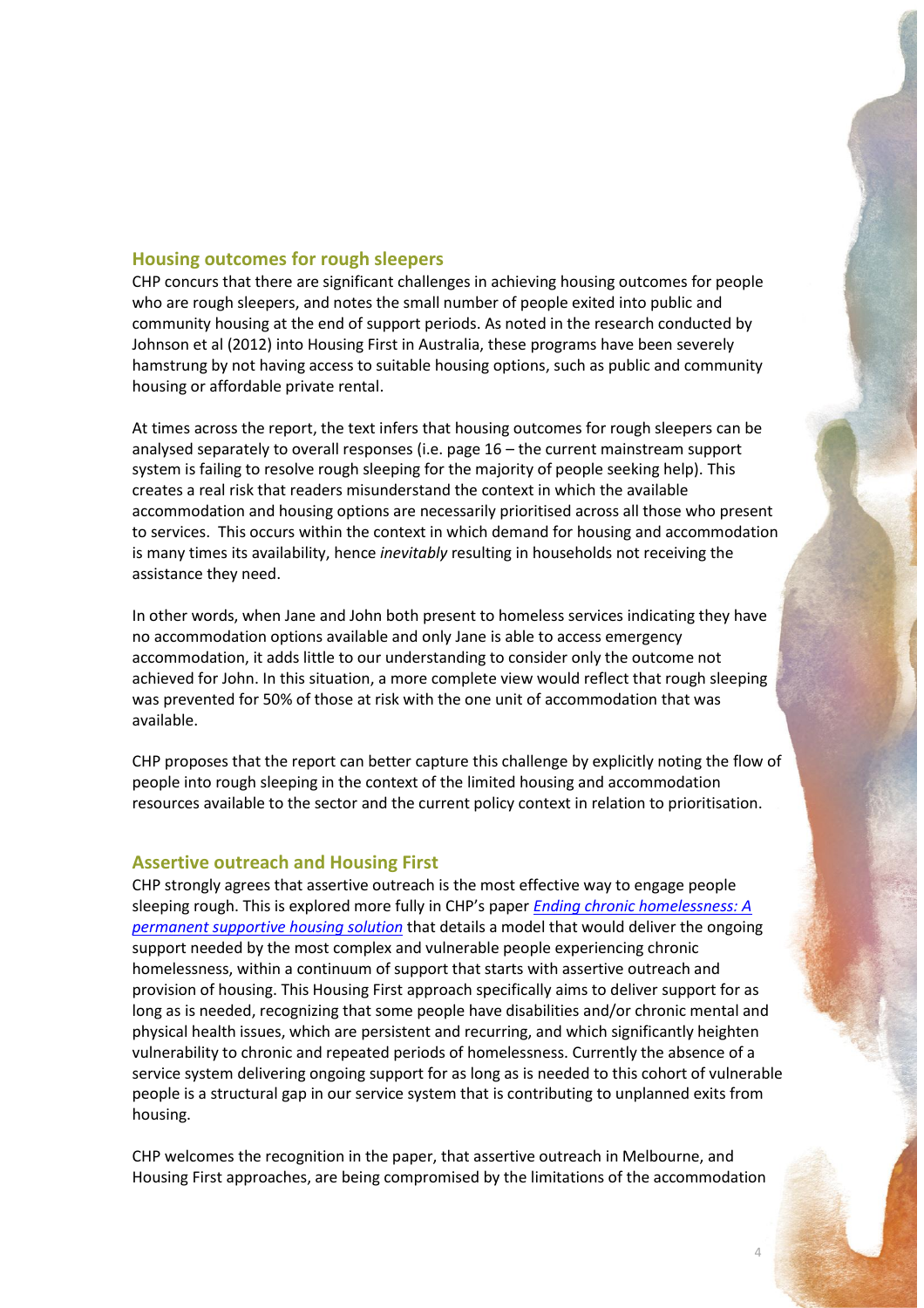offers able to be made. There is now a considerable body of evidence internationally about permanent supportive housing or Housing First approaches that highlight the importance of assertive outreach being directly linked to access to permanent housing.

Currently there are very limited housing options for people who are chronically homeless in Victoria, a factor that has severely compromised the capacity of existing programs like Melbourne Street to Home's (MS2H) to support people to exit from homelessness. In practice, MS2H is able to secure places in public housing by back-dating priority applications, effectively enabling people to swiftly move to the front of the list. Even in these circumstances people back-dated are waiting months for permanent housing, with those ineligible for this fast tracking waiting for multiple years.

It is worth noting that at a system level, re-prioritizing priority applications achieves little or no *net* impact on homelessness, as other priority applicants simply wait longer to be housed. These applicants either remain rough sleeping or in marginal forms of accommodation, or occupy crisis or temporary accommodation. CHP cautions against responses to rough sleeping that simply extend reprioritizing of the current limited housing options, rather than increasing the pool of housing available.

Given that this has been a feature of recent interventions, it is worth reiterating that a net reduction in rough sleeping will not be achieved unless the numbers of rough sleepers who are housed exceeds the number of people new to rough sleeping. This needs to be recognized as a dynamic process and not a point in time intervention. In other words, while a single injection of a discrete number of housing units targeted to rough sleepers will reduce the numbers temporarily, a flow of new housing stock is needed to reduce them in an ongoing way.

#### **Coordination and collaboration between service providers**

CHP welcomes the recognition in the report around the gains achieved through service coordination efforts in inner Melbourne. It would be useful to include a deeper analysis of the inner Melbourne service coordination work, as this has considerably evolved practice over the past year, and could provide valuable learnings to other locations if outreach capacity is to be expanded.

It is unclear what the statement around progress being hindered by the 'lack of a high-level shared view concerning what people sleeping rough can expect' refers to. Services are currently operating in a coordinated manner in the absence of an overarching policy and funding framework. They are also working in a context in which the housing options available to the majority of people sleeping rough are limited to largely unsafe marginal forms of accommodation, with some prospect of public and community housing for only a small minority. It is inevitable there will be a spectrum of views about how to communicate this reality to those sleeping rough.